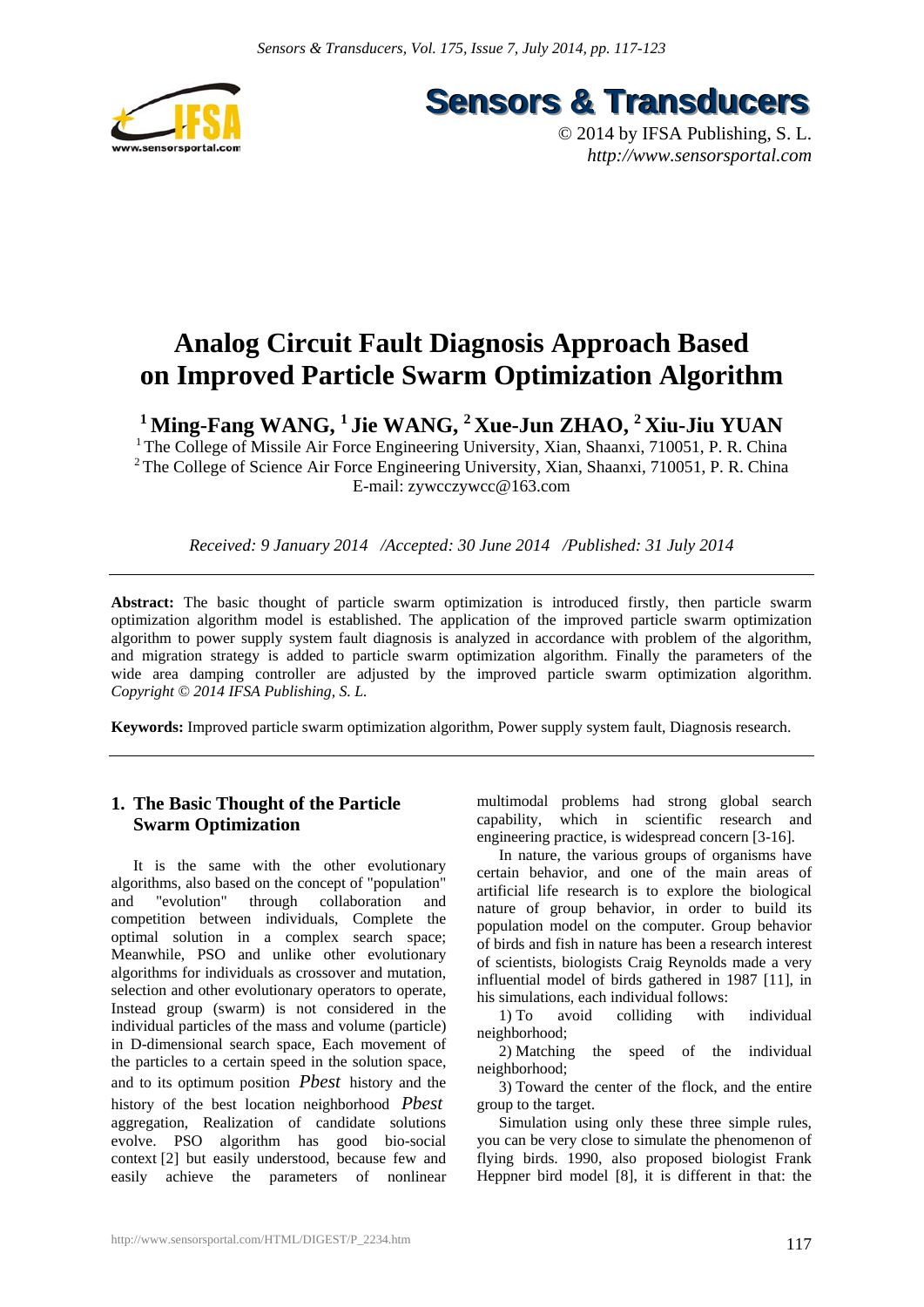birds are attracted to the habitat. In the simulation, the beginning of each bird flight are no specific targets, but using simple rules to determine their flight direction and flight speed (every bird in the flock are trying to stay in and do not collide with each other), when there was a bird to the habitat, the birds flying around it will follow the habitat, so that the whole flock will fall habitat.

In 1995, the American social psychologist James Kennedy and Russell Eberhart common electrical engineers proposed PSO on bird populations through behavioral modeling and simulation research results, and their ideas were inspired. Their model and simulation algorithm is mainly on Frank Heppner model was modified to allow the particles to fly in the solution space and landed at the best solution. Kennedy in his book describes the origins of particle swarm optimization thought. Since the 1930s, the development of social psychology reveals: the aggregation behavior of fish or birds to be followed by us. In the constant interaction of people, due to the mutual influence and imitation, they always become more similar to the results on the formation of norms and civilization. Natural human behavior do not like fish and birds, and fish and birds and humans are very similar trajectories in high-dimensional thinking cognitive space. Thinking behind the social phenomenon is very complex than fish and birds gather during graceful movements: first, thinking occurs in the belief space, its dimension is much higher than 3; Secondly, when two ideas converge on the same cognitive space point, we call consensus rather than conflict.

#### **2. The Particle Swarm Optimization Algorithm Model**

Given a search space is D dimensional search space, a particle colony is composed of n particles, the location of the i-th particle in the D dimensional search space is as follows:

 $X_i = (x_{i1}, x_{i2}, ..., x_{id})^T$ , where  $i = 1,2,...,n$ The fitness value of the colony is:  $Fitness = f(X_i)$ The flight velocity of the colony is:

 $V_i = (v_{i1}, v_{i2}, ..., v_{id})^T$ , where  $i = 1,2,...,n$ 

According to the rules of the particle swarm optimization algorithm, the k dimensional component can be transformed by the following formulas:

$$
V_{ik}^{t+1} = wV_{ik}^t + c_1R_1(Pbest_{ik}^t - X_{ik}^t) + c_2R_2(Gbest_{ik}^t - X_{ik}^t)
$$
 (1)

$$
X_{ik}^{t+1} = V_{ik}^{t+1} + X_{ik}^t \t\t(2)
$$

where  $V_{ki}^t$  is the k dimensional component of the velocity vector when the *i* particle moves;  $X_{ik}^t$  is the k dimensional component of the position vector when the *i* particle moves.

 $Pbest_{ik}^{t}$  is the idiographic particle's position corresponding to the best fitness value of the k dimensional component before changing the *i* particle's position the *t* time; *Gbest<sub>ik</sub>* is the idiographic particle's position corresponding to the best fitness value before changing the positions of all particles the *t* time.

 $c_1$  and  $c_2$  are acceleration constants;  $R_1$  and  $R_2$ are random numbers from 0 to 1; *w* is inertial coefficient.

PSO is inspired by foraging birds raised in simulation time. Having made with animal or human cognition to explain the principles of the algorithm found more perfect. Speed update the formula (1) is composed of three parts. The first part is  $V_{ki}^t$ , said particles in the solution space according to the original direction and speed of search trends, which can be employing cognitive things are always in the habit of using the inherent explained. The second part is  $c_1 R_1 (Pbest_{ik}^t - X_{ik}^t)$ , said particles in the solution space of optimal search past trend towards encountered , when employing this knowledge can be used in the past are always things experiences to explain. Part 3 is  $c_2 R_2 (Gbest_{ik}^t - X_{ik}^t)$ , said particles in the solution space towards the optimal solutions throughout the neighborhood in the past encountered search trend, which can total employment at the cognition of things can by learning other people's knowledge that is to share the experience of others to explain. Therefore, PSO is actually borrowed the habit of things when human or animal cognition, experience, and the learning process for Optimization. Particle trajectories in the optimization process are shown in Fig. 1.



**Fig. 1.** PSO search schematic.

The implementation steps of the improved particle swarm optimization algorithm are the following:

1) Initialize the swarm: suppose the number of the swarm is *m*, the initial positions and velocities of the particles are evaluated randomly within proper ranges;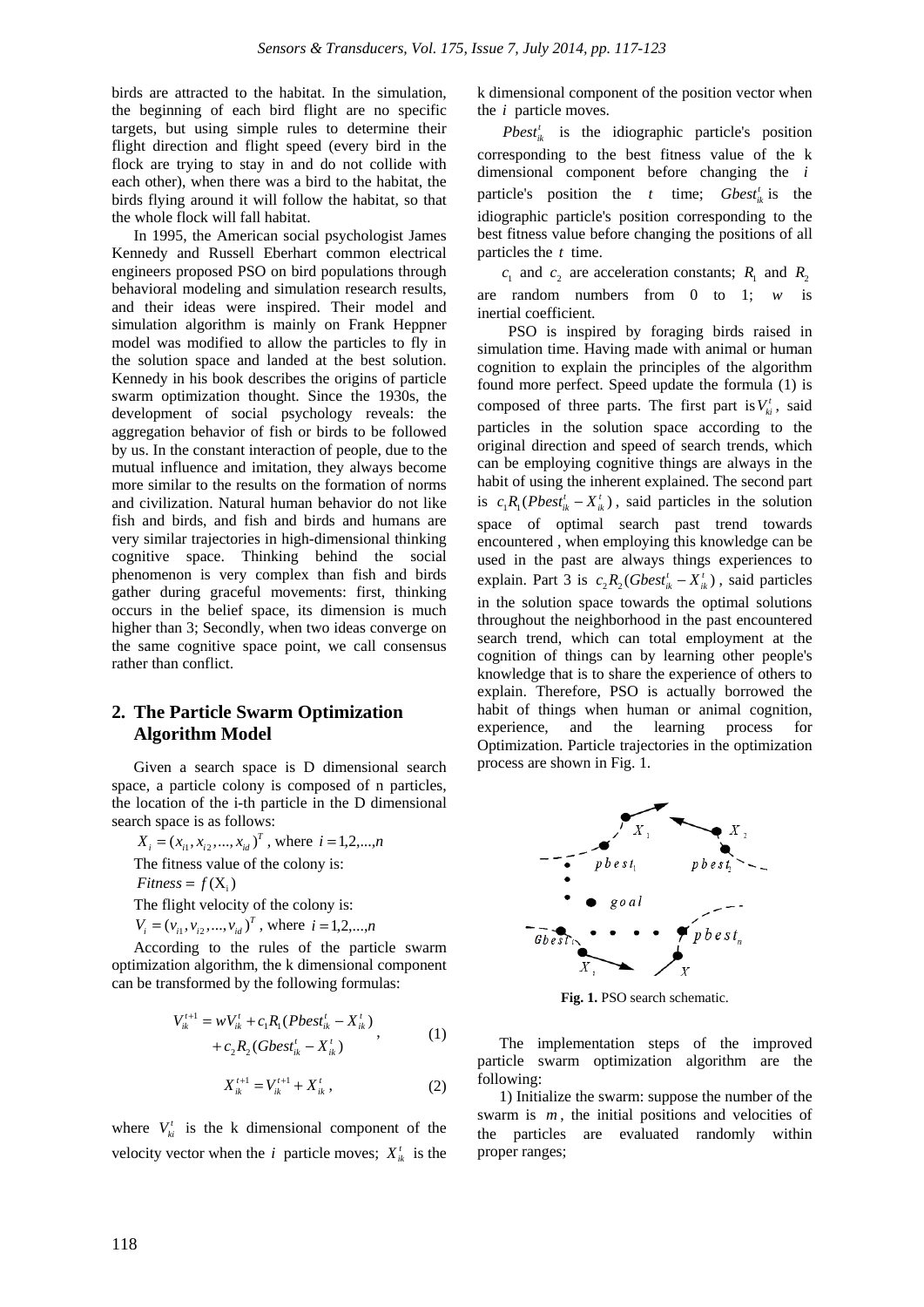2) Compute the fitness values of the particles: the fitness value of every particle is computed by solving the objective function  $f(X_i)$  of the particle;

3) Calculate according to  $X_i$   $(i = 1,2,...,n)$ , compare  $f(X_i)$  with  $f(Pbest_i)$ , if  $f(X_i)$  takes precedence over  $f(Pbest_i)$ , replace  $f(Pbest_i)$  with  $f(X_i)$ , or else  $f(Pbest_i)$  is unaltered;

4) Calculate according to  $X_i$   $(i = 1,2,...,n)$ , compare  $f(X_i)$  with  $f(Pbest_i)$ , if  $f(X_i)$  takes precedence over  $f(Pbest_i)$ , replace  $f(Pbest_i)$  with  $X_i$ , or else  $f(Pbest_i)$  is unaltered;

5) Adjust the velocity and position of every particle with reference to formula (1) and formula (2);

6) Check the termination conditions of the particle swarm optimization algorithm.

The flowchart of PSO algorithm was shown in Fig. 2.



**Fig. 2.** The flowchart of PSO algorithm.

The velocity of every dimensional particle is restricted to be within boundary velocity, the boundary velocity initially set by the user is between  $V_{\text{max}}$  and  $V_{\text{min}}$ , if the renewed velocity of a dimensional particle oversteps the velocity range from  $V_{\text{min}}$  to  $V_{\text{max}}$ , the upper limit value is set as  $V_{\text{max}}$ and the lower limit value  $V_{\text{min}}$ . The boundary

velocity  $V_{\text{max}}$  and  $V_{\text{min}}$  determine the precision between the current position and the best position, if the boundary velocity value is oversize, the particle could miss the global minimum, or else the particle could reach the local optimum.

#### **3. Two Modes of Particle Swarm Optimization Algorithm**

Kennedy, who in the course of observing birds foraging noted, usually birds do not necessarily see all the positions and movements of other birds in the flock [1], often just to see the birds in adjacent positions and movements. So he in the study of particle swarm algorithm, he also developed two models: the global optimum (Gbest) and local optimization (Lbest). Particle Swarm Optimization algorithm is a concrete realization of the global optimum. In the global optimum of each individual is attracted to the optimal solution for any individual found by the population. This structure is equivalent to a fully connected social networks; every individual in the population can now compare the performance of all other individuals, the best imitation of a real individual. Effects of particle swarm all the experience and awareness of all of the particles by the trajectory of each particle.

Global model has a faster convergence speed, but easy to fall into local minima. In local mode, the total particle according to its own information, and the optimal value of neighborhood information to adjust its trajectory, the optimal value information instead of groups of particles, particle trajectory, and only by their cognitive Nearby Effect of particle state rather than affect the state of all the particles. Thus, the particles will not move to the global optimum, but moved to the optimal value of the neighborhood. The final global optimal value from the optimal value of the neighborhood is elected, the highest fitness among the best values in the neighborhood. In the algorithm, two adjacent particles overlap part of the neighborhood, so that two adjacent neighborhood public particles can exchange information between the two neighbors, which helps the particles escape from local optima, global optimum.

Partial model itself there are two different ways. The spatial position of the two to determine the particle "neighbors" is a local optimization method, which is a measure of the distance by the distance between the particles; Another way is the number of methods, PSO particle was prepared before the search to a different number, the ring topology structure of society. For the first approach, after each iteration are required to calculate the distance between each particle and the other particles to determine which particles are included in the neighborhood, which results in enhancement of the complexity of the algorithm, reducing the efficiency of the algorithm; The second way in advance because the particles are numbered, thus iteration of particles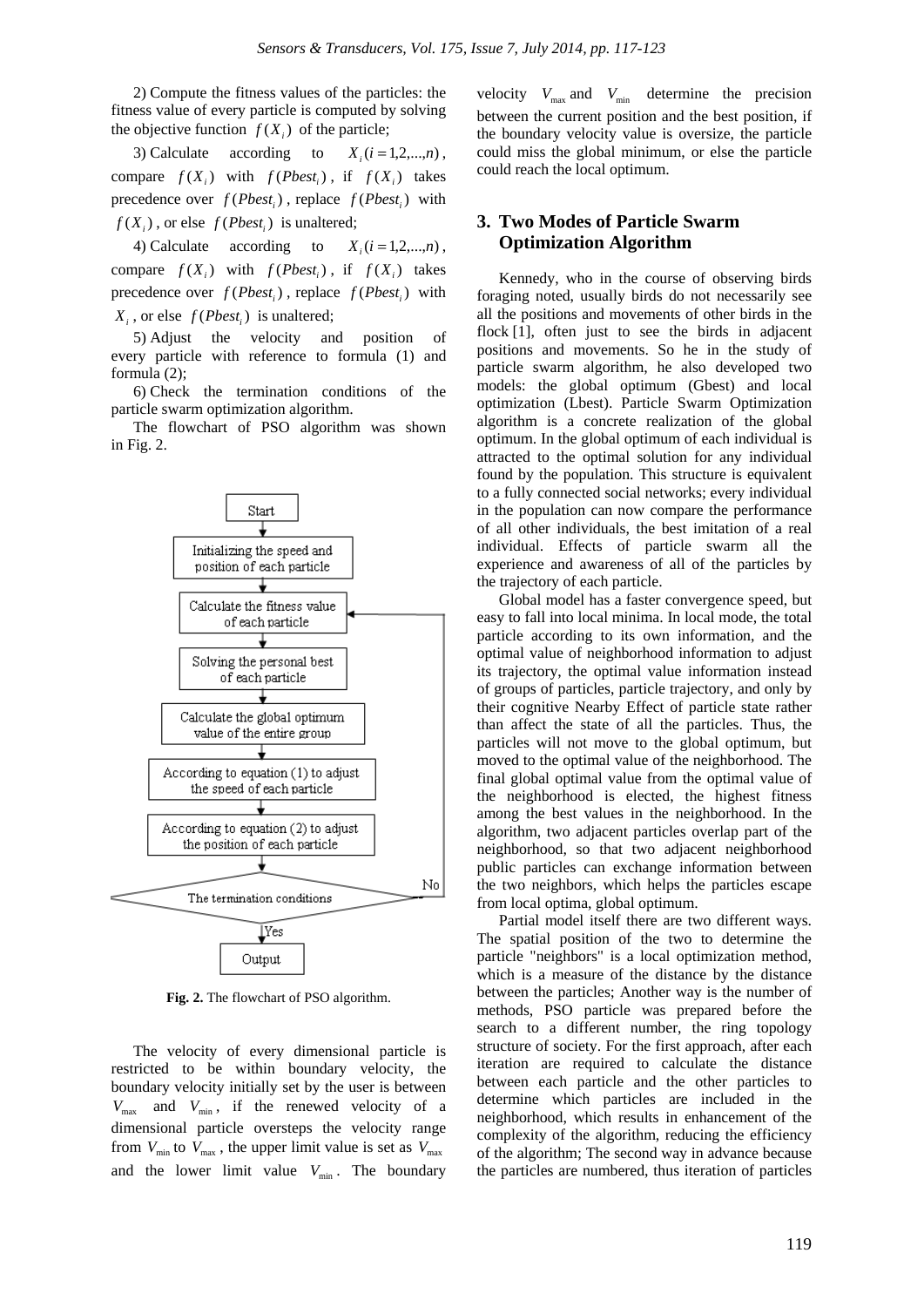in the neighborhood will not change, which resulted in the search process, the current particle with specified "neighbors" particles quickly gathered. And the swarm was divided into several small pieces, on the surface seems to be increasing the scope of the search, in fact, it greatly reduces the convergence rate. Local optimum mode convergence is slow, but it has strong global search capability. For example, the 1st and the 2nd last and adjacent particles in a ring topology, the 2nd particle is adjacent to the 1st, the 3rd, this way is called a neighbor topology defined sense. According to the research of sociologists, the concept of these two neighbors is all social backgrounds.

Topology of the overall pattern is shown in Fig. 3 a), the partial ring topology pattern in Fig. 3(b) below.

Suganthan proposed PSO model with a neighborhood operation, local extremums defined by each particle current neighborhood, instead of the current global extremum PSO. In the initial stage of the optimization, the neighborhood is defined for each of the particles themselves, as the number of iterations increases, the neighborhood of gradually extended to include all particles. In this case, the local extremum of neighborhood is global extremum. To a certain extent, this model overcomes the PSO model in optimizing search late, with the increase in the number of iterations to overcome the shortcomings of the search results are not significantly improved.



**Fig. 3.** Two models of particle swarm algorithm (a) global model; (b) an annular partial model.

## **4. The Problems of the Particle Swarm Optimization Algorithm**

The standard particle swarm optimization algorithm with simple and convenient computation format was proposed in 1995, it has a few parameters and good convergence which made it attract many research specialist staff to carry on a further research [7, 8], the algorithm is extensively applied in many areas. Just like other optimization algorithms, there are limitations in the particle swarm optimization algorithm, the two limitations being mainly improved by research specialist staff is as follows:

1) The local optimum problem of the standard particle swarm optimization algorithm.

The standard particle swarm optimization algorithm could reach local optimum easily because of the following reasons: on the one hand, the parameters of the particles are not enough to retain a diversity of the particles during the computing process, which results in early convergence and locally optimal solution; on the other hand, trial functions have various properties and most of these functions have relatively complex shapes and present themselves as modal functions, nevertheless the standard particle swarm optimization algorithm can't prove strictly which type of global extremum point the algorithm converges to.

2) The slow convergence rate of the standard particle swarm optimization algorithm.

Time cost control is strict in the practical engineering application, whereas the standard particle swarm optimization algorithm often converge slowly, and moreover, the standard particle swarm optimization algorithm updates mainly in accord with single rule, which makes the particles in the good positions play their roles deficiently.

## **5. The Improved Particle Swarm Optimization Algorithm Based on Migration Ideology**

To solve the local optimum problem of the standard particle swarm optimization algorithm, migration strategy is added to the standard particle swarm optimization algorithm, the phenomenon that the individuals of colonies of many generations don't optimize gradually indicates that the particle swarm optimization algorithm reaches local optimum. A target M is set, the particle with best fitness value lead and other particles of the colony migrate towards the target M, the worst particle after migration is substituted with the best particle *Gbest* before migration, then the migration particle swarm optimization algorithm is available.

The migration ideology of the particle swarm optimization algorithm is as follows: a colony is composed of *n* particles in the *D* dimensional search space, every particle contains a position vector of *D* dimension, the vector is denoted by  $X_{id}$ , the best particle in the colony is denoted by *Pbest* , and a target point randomly produced is denoted by *M* . The migration strategy of the particle swarm optimization algorithm adjusts the particles' positions in accord with the following formula:

$$
X_{i\_new} = X_i + \sqrt{2 - \phi} \frac{(M - Pbest_i)}{|M - Pbest_i|},
$$
 (3)

where  $\phi$  is the random number from 1 to 2.

The migration strategy can retain the diversity of the particles to avoid them reaching local extremum. Furthermore, the migration strategy can integrate into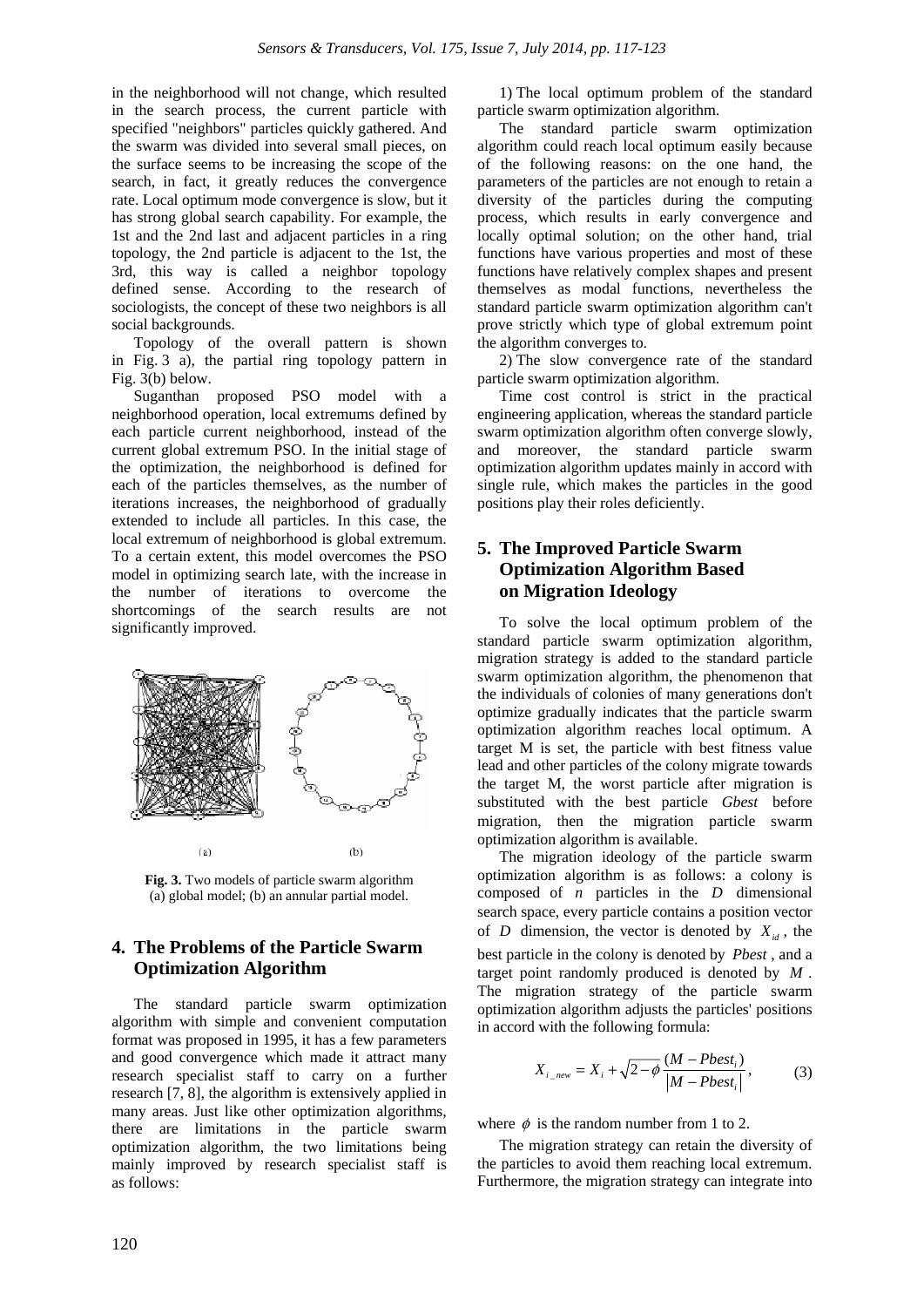all improved particle swarm optimization algorithms. We add migration strategy to the particle swarm optimization algorithm to improve it, the specific calculation process of the improved algorithm is as follows:

1) Initialize the position and velocity of the particle, denoted as  $X_i$ ,  $V_i$  respectively;

2) Compute the fitness value of the particle, denoted as  $f(X_i)$ ;

3) The current position of the particle is denoted as *Pbesti* , the particle whose position is the best in the initial colony is denoted as *Gbest* ;

4) Adjust the position and velocity of the particle following formula (1) and formula (2);

5) Compare the fitness value  $f(X_i)$  of the particle's current position with the fitness value  $f(Pbest_i)$  of the particle in the best position, if the fitness value  $f(X_i)$  of the particle's current position is superior, the current position is the best position; compare every particle's best position  $f(Pbest)$ with the best fitness value  $f(Pbest)$ , if  $f(Pbest)$  is superior, the particle's current position is the best position of all particles in the colony;

6) Check whether the particle swarm optimization algorithm satisfies the convergence conditions, if the algorithm satisfies the conditions, next step is executed, or else  $f(Pbest)$  isn't optimized, then the particles in the colony should migrate following the steps mentioned above and the worst particle after migration should be substituted with the best individual *Gbest* ;

7) Output the global optimum particle *Gbest* and the algorithm ends.

The application of the particle swarm optimization algorithm to the fault optimization of power supply system.

The optimization problem of power supply system is complex and nonlinear, the peculiarity that its continuous variables intermix with discrete ones makes the problem difficult to solve. The research specialist staff has long tried to solve the problem based on the traditional optimization methods such as nonlinear programming method, linear programming method and dynamic programming method which have defects like strong dependence on model and high requirement for the initial points and continuous variables [9, 10]. The intelligent algorithms extensively used in recent years can overcome the shortcomings of the traditional optimization methods. The swarm intelligent algorithm is a heuristic algorithm based on multipoint random search, it fast converges to a point in the space through multipoint parallel searching and information exchanging between particles in the colony. As the number of the parameters adjusted is small, the algorithm is applicable to power engineering optimization.

Firstly, the improved particle swarm optimization algorithm is employed to optimize the fault problem of power supply system with reactive power

optimization. The static voltage stability is set as optimizing index and then multi-objective reactive power optimization model is established in consideration of the active power loss minimization, voltage level optimization and static voltage stability maximization. The particle swarm optimization algorithm is employed to optimize the functions in the model. The experiment results show that the particle swarm optimization algorithm can realize the economic operation of power supply system and increase the stability of the system, which indicates that the particle swarm optimization algorithm is uniquely superior and effective.

Secondly, the improved particle swarm optimization algorithm is employed to optimize the multi-objective scheduling model of the power supply system fault problem, researches show that the improved particle swarm optimization algorithm can greatly increase the feasibility of the decision making of power supply system and powerfully support the decision maker, which indicate that the algorithm is applicable to multi-objective scheduling optimization of large power supply system.

Thirdly, to solve the peculiar active power loss problem of power supply system, a variance of the improved particle swarm optimization algorithm is employed to optimize multi-objective with reactive power optimization. A large number of experiments indicate that the particle swarm optimization algorithm can express the specific relationship between voltage deviation and active power loss of power supply system and provide various alternative solutions of uniform distribution for the users. The superimposition of several results proves the reliable stability of the algorithm. The numerical experiments on the improved particle swarm optimization algorithm show the search capability and convergence capability of the improved algorithm which overcomes the defects of the standard particle swarm optimization algorithm.

In summary, the improved particle swarm optimization algorithm is employed to solve the power supply system fault problem, which decreases the number of the parameters and increase the optimization maneuverability. Accordingly, the parameters of the wide area damping controller are adjusted by the improved particle swarm optimization algorithm.

## **6. Adjust the Improved Parameters of the Wide Area Damping Controller by the Improved Particle Swarm Optimization Algorithm**

1) The design of the wide area damping controller.

The wide area system provides various parameters including shaft speed, rotor angle and source voltage. Shaft speed is the input signal to the wide area damping controller, as shown in the Fig. 4.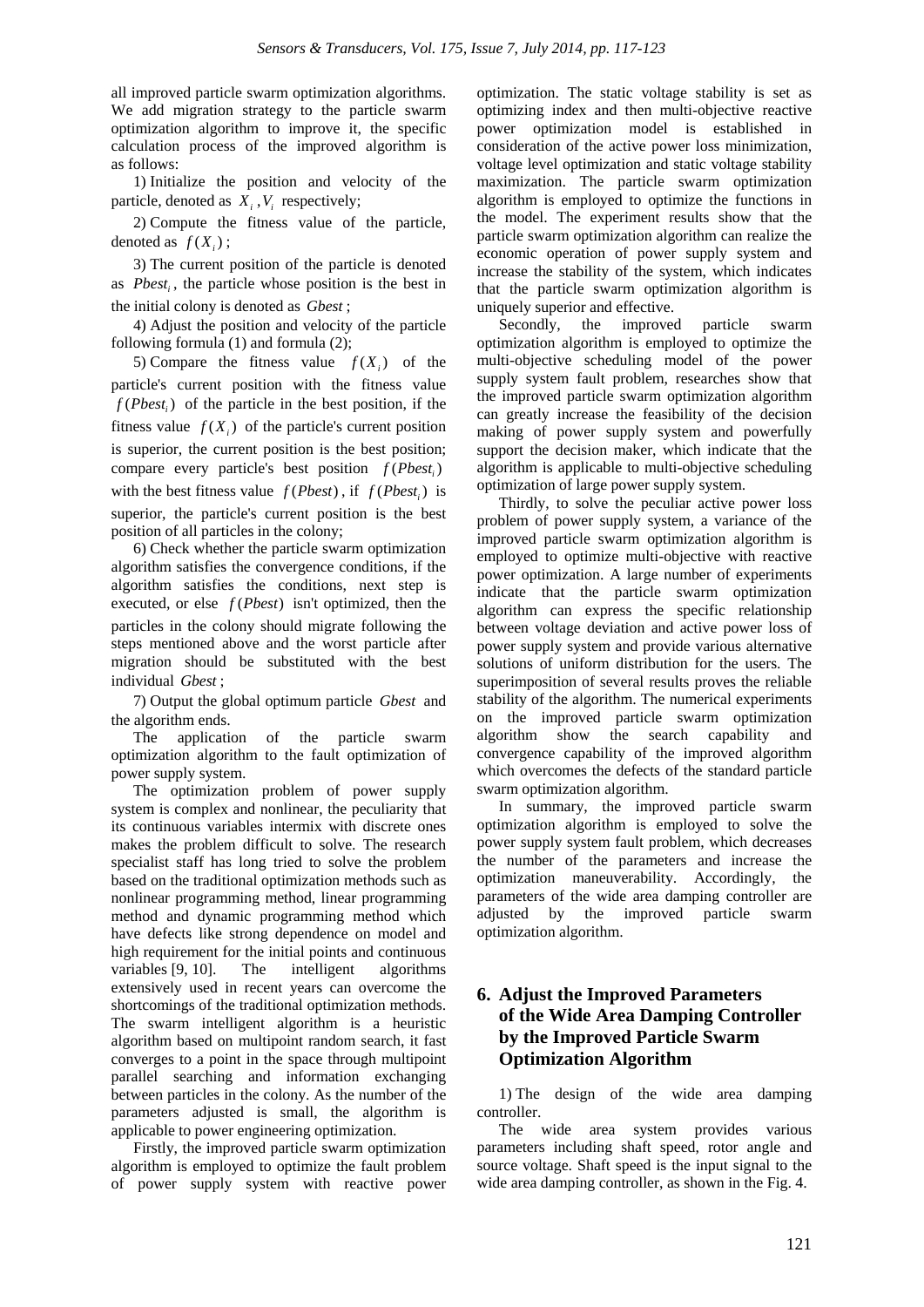

**Fig. 4.** The wide area damping controller of generator *i* .

2) The lead-lag compensator.

The peculiar transfer functions of the lead-lag compensator are as follows:

$$
G_{W}(s) = K_{W}\left(\frac{1+\alpha_{W}T_{W}s}{1+T_{W}s}\right),\tag{4}
$$

$$
G_W(j\omega) = |G_W(j\omega)|e^{j\phi W}, \qquad (5)
$$

where  $K_w$  is the gain,  $K_w$  is the constant,  $\alpha_w$  is the time constant,  $\phi_w$  is the angle,  $n = 1, 2, 3$ . Oscillation period is defined as 360 degree, as the existence of communication time delay in power supply system is inevitable, suppose that the angle lag between the wide area control signal transmitted from wide area measurement system and the initial signal is  $\phi_{\text{loc}}$ .

The lead-lag compensator mainly compensate for the time lag of the wide area signal to get the wide area control signal which should be equal to the initial signal.

If the angle lag  $\phi_{lag}$  is at the range from 0 degree to 80 degree, the specific parameters of the lead-lag compensator must satisfy the conditions  $K_w > 0$ and  $\phi_w > 0$ ;

If the angle lag  $\phi_{lag}$  is at the range from 80 degree to 180 degree, the specific parameters of the lead-lag compensator must satisfy the conditions  $K_w < 0$ and  $\phi_w$  < 0;

If the angle lag  $\phi_{\text{lag}}$  is at the range from 180 degree to 260 degree, the specific parameters of the lead-lag compensator must satisfy the conditions  $K_{W}$  < 0 and  $\phi_{W}$  > 0;

If the angle lag  $\phi_{\mu}$  is at the range from 260 degree to 360 degree, the specific parameters of the lead-lag compensator must satisfy the conditions  $K_w > 0$  and  $\phi_w < 0$ .

3) Adjust the parameters of the lead-lag compensator

According to formula (4), the parameters  $n$ ,  $K_w$ ,  $\alpha_w$  should be adjusted as follows:

1. The angle lag  $\phi_{lag}$  is computed in accord with the time lag  $T_d$  and the oscillation period  $\omega_{ii}(t)$ ;

2. The parameter  $\phi_w$  is computed according to the correlative rules;

3.The parameter *n* of the lead-lag compensator is calculated from the parameter  $\phi_w$ ;

4. The parameters  $K_w$  and  $\alpha_w$  are computed in accord with formula (6) and formula (7):

$$
\alpha_{\rm w} = \frac{1+\sin(\phi_{\rm w}/n)}{1-\sin(\phi_{\rm w}/n)},
$$
\n(6)

$$
T_{\rm w} = \frac{1}{\omega_{\rm osc}\sqrt{\alpha_{\rm w}}},\tag{7}
$$

where  $\omega_{osc} = 2\pi f_{osc}$ , oscillation frequency of  $\phi_{ij}(t)$ is  $f_{osc}$ .

4) Adjust the gain of the wide area damping controller by the improved particle swarm optimization algorithm.

The improved particle swarm optimization algorithm is employed to adjust the gain of the wide area damping controller, the gain is denoted as  $K<sub>w</sub>$ .

Presume that the power supply system is composed of *m* generators, the wide area damping controllers are installed in *m* −1 generators, the gain of the wide area damping controller installed in every generator is to be determined, consequently, there are *m* −1 parameters.

The gain value of the wide area damping controller is expressed by means of the coordinate values of every particle's position  $x_1, x_2, ..., x_{(m-1)}$ and therefore every particle have  $x_1, x_2, ..., x_{(m-1)}$  coordinates.

The performance index of the gain of the wide area damping controller is the fitness value of the particle's position, the index is denoted as  $f(X_i)$ . The time is weighted to get the weighted average error integral which is the performance index. In the case of *m* −1 gains of the wide area damping controllers, the performance index value is available by analyzing the differential equation of the power supply system.

$$
J_{I} = \int_{0}^{f} t[w(v_{W1}^{2} + v_{W2}^{2} + ... + v_{W(m-1)}^{2}) +\omega_{1m}^{2} + \omega_{2m}^{2} + ... + \omega_{(m-1)m}^{2})dt
$$
\n(8)

where *w* is the weight.

The improved particle swarm optimization algorithm is employed to optimize the fitness value  $f(X_i)$ , the optimization result  $X_i$  corresponding to the particle's position is the minimum performance index which corresponds to the gain value of the wide area damping controller.

#### **7. Conclusion**

In conclusion, many fault problems in the integrated power system, especially the problem like low frequency oscillation, have seriously influenced the stable operation of the integrated power system